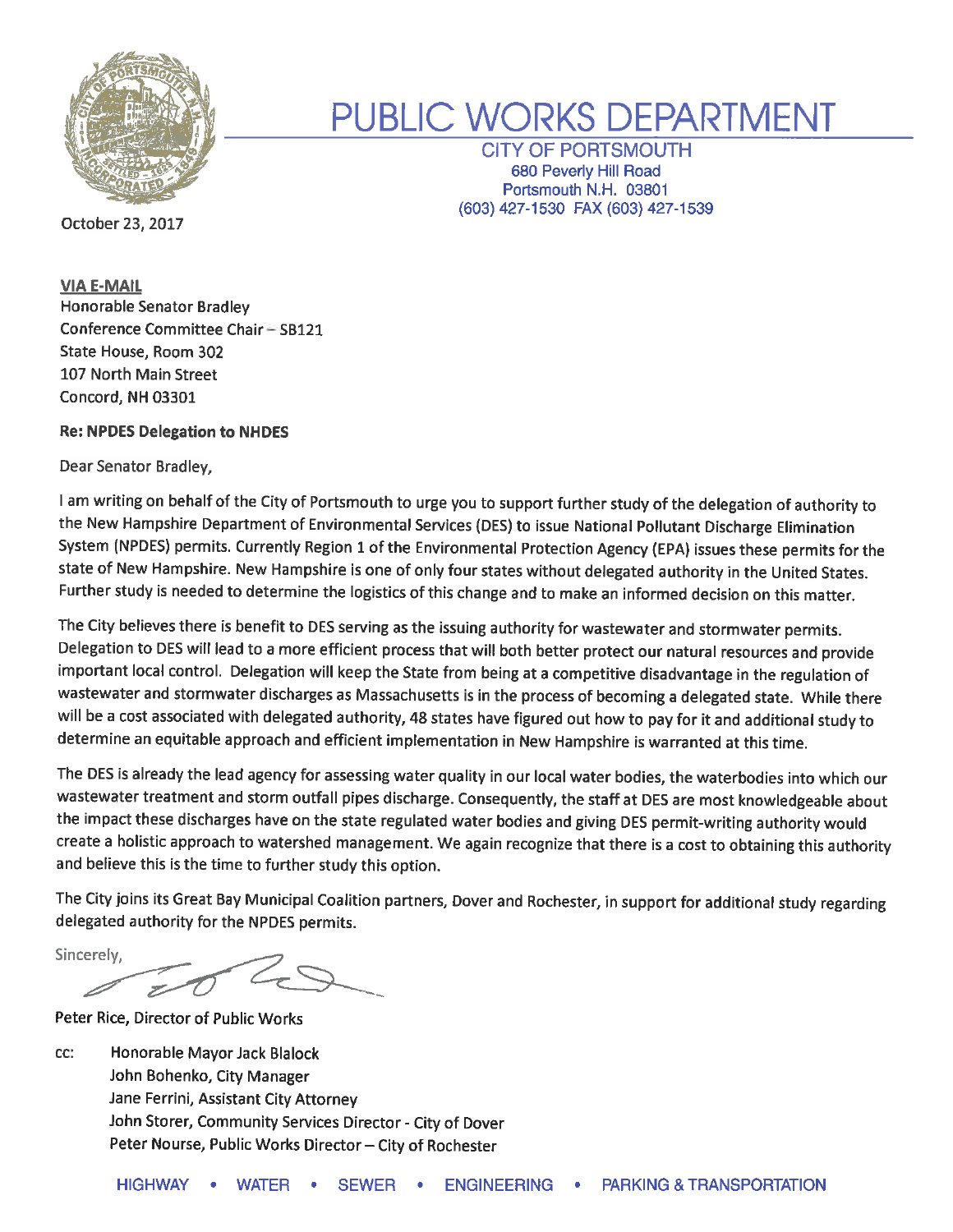#### **CHAPTER 256 SB 121 - FINAL VERSION**

03/23/2017 0862s 1Jun2017... 1484h 06/22/2017 2364CofC 06/22/2017 2389EBA

### 2017 SESSION

17-0878 08/10

SENATE BILL *121*

AN ACT establishing a commission to determine if the department of environmental services should request delegation of the National Pollutant Discharge Elimination System from the Environmental Protection Agency.

SPONSORS: Sen. Sanborn, Dist 9; Sen. Watters, Dist 4; Rep. Cordelli, Carr. 4

COMMITTEE: Energy and Natural Resources

#### AMENDED ANALYSIS

─────────────────────────────────────────────────────────────────

This bill establishes a commission to determine if the department of environmental services should request delegation of the National Pollutant Discharge Elimination System from the Environmental Protection Agency, and if so, to recommend a fee structure that would pay for the department to hire the required number of employees to manage the issuance of permits.

- - - - - - - - - - - - - - - - - - - - - - - - - - - - - - - - - - - - - - - - - - - - - - - - - - - - - - - - - - - - - - - - - - - - - - - - - - -

Explanation: Matter added to current law appears in *bold italics.* Matter removed from current law appears [in brackets and struckthrough.] Matter which is either (a) all new or (b) repealed and reenacted appears in regular type.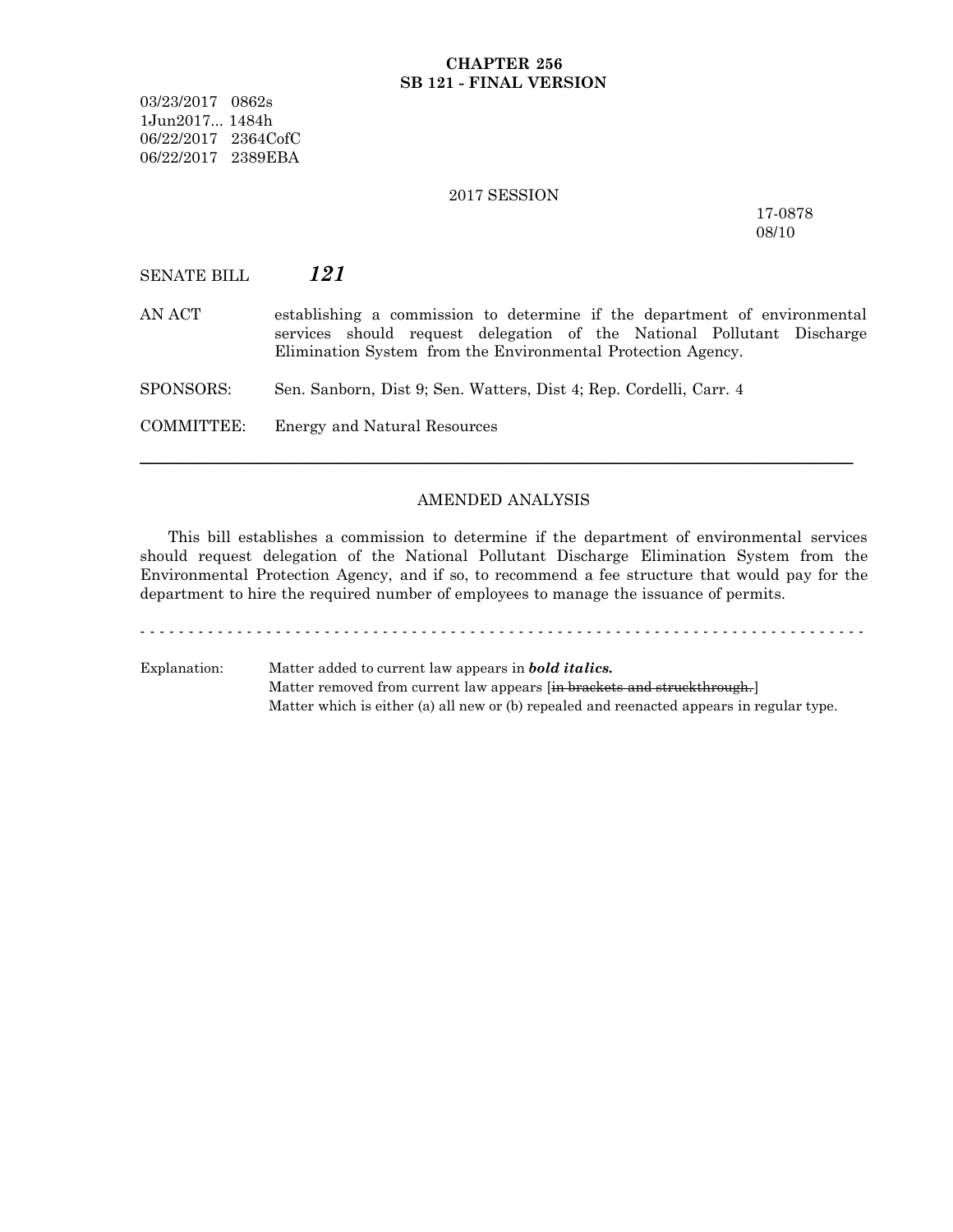03/23/2017 0862s 1Jun2017... 1484h 06/22/2017 2364CofC 06/22/2017 2389EBA 17-0878

08/10

#### STATE OF NEW HAMPSHIRE

*In the Year of Our Lord Two Thousand Seventeen*

AN ACT establishing a commission to determine if the department of environmental services should request delegation of the National Pollutant Discharge Elimination System from the Environmental Protection Agency.

*Be it Enacted by the Senate and House of Representatives in General Court convened:*

| 1                | 256:1 New Section; National Pollutant Discharge Elimination System Study Commission.               |
|------------------|----------------------------------------------------------------------------------------------------|
| 2                | Amend RSA 483-B by inserting after section 7 the following new section:                            |
| $\boldsymbol{3}$ | 483-B:7-a National Pollutant Discharge Elimination System Study Commission.                        |
| 4                | There is established a commission to determine if the department of environmental<br>L.            |
| 5                | services should request delegation of the National Pollutant Discharge Elimination System from the |
| $\,6$            | Environmental Protection Agency, and if so, to recommend a fee structure that would pay for the    |
| 7                | department to hire the required number of employees to manage the issuance of permits.             |
| $8\,$            | II. The members of the commission shall be as follows:                                             |
| 9                | (a) One member of the senate, appointed by the president of the senate.                            |
| 10               | (b) One member of the house of representatives, appointed by the speaker of the house              |
| 11               | of representatives.                                                                                |
| 12               | (c) The commissioner of the department of environmental services, or designee.                     |
| 13               | (d) One person representing affected nuclear facilities, appointed by the speaker of the           |
| 14               | house of representatives.                                                                          |
| $15\,$           | (e) The executive director of the fish and game department, or designee.                           |
| 16               | One person recommended by the Business and Industry Association, appointed by<br>(f)               |
| $17\,$           | the governor.                                                                                      |
| 18               | One person representing the Pease development authority, appointed by the<br>(g)                   |
| 19               | executive director.                                                                                |
| 20               | One person representing conservation, jointly appointed by the New Hampshire<br>(h)                |
| 21               | Rivers Council and New Hampshire Lakes Association.                                                |
| 22               | (i) Three people representing affected water and sewer facilities, appointed by the New            |
| 23               | Hampshire Municipal Association.                                                                   |
| 24               | III. Legislative members of the commission shall receive mileage at the legislative rate           |
| 25               | when attending to the duties of the commission.                                                    |
| 26               | IV. The commission shall determine if the department of environmental services should              |
| 27               | request delegation of the National Pollutant Discharge Elimination System from the Environmental   |